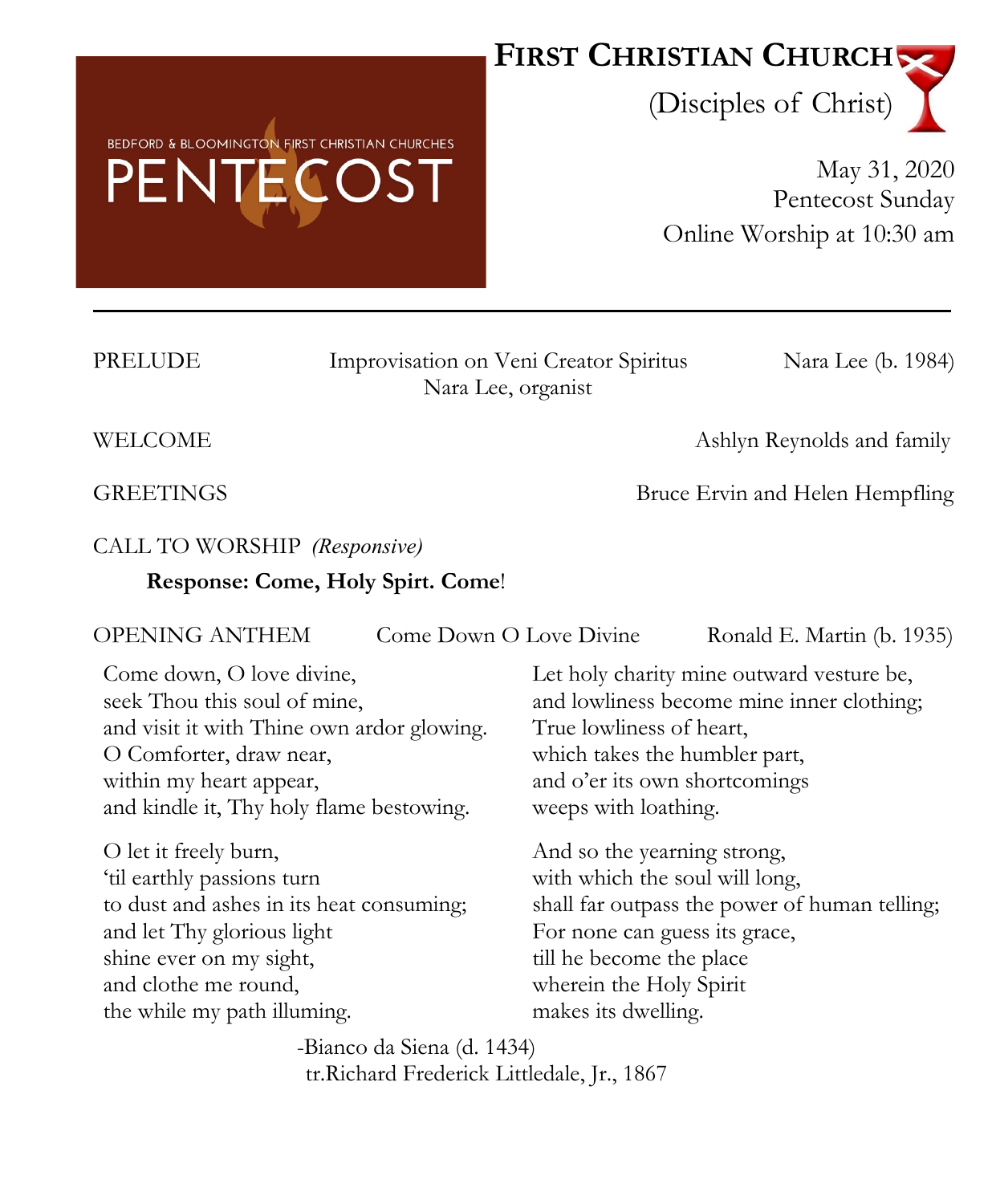## PENTECOST PRAYER AND LIGHTING OF THE PENTECOST CANDLES *(Responsive, congregation reads bold)*

Spirit of Joy: come like the wind, swirling among us. Fill us with enthusiasm and energize us to do your work and will, even in these difficult times.

## **Thank you, God, for the Spirit of Joy!** *The first candle is lit*

Spirit of Truth: come as the flame of Christ's light among us, illuminating our hearts, our minds, our lives.

## **Thank you, God, for the Spirit of Truth!** *The second candle is lit*

Spirit of Life: come as the breath of life, pouring energy and power into our dry bones, rekindling all who are weary, that they, and we, may have life and have it abundantly.

## **Thank you, God, for the Spirit of Life!** *The third candle is lit*

Spirit of Hope, come as the new wind, blowing away our sense of despair and filling us with a strength that will see us through our present trials, that one day all of creation may be renewed.

## **Thank you, God, for the Spirit of Hope!** *The fourth candle is lit*

Spirit of Love, Come as our Comforter and consoler, that all who are broken or wounded may be healed, that all who grieve may be consoled by the power of your love and grace.

## **Thank you, God, for the Spirt of Love!** *The fifth candle is lit*

Spirit of Wisdom, come as the light of understanding, that diversity in all its forms may be respected and may be understood as gifts to cherish.

#### **Thank you, God, for the Spirit of Wisdom!** *The sixth candle is lit*

Spirit of Peace: come as the winds of truth, that our hearts may be kindled by the passion of justice and peace,

#### **Thank you, God, for the Spirit of Peace!** *The seventh candle is lit*

Amen

#### PASSING OF THE PEACE

Leaders: Peace of Christ be with you **People: And also with you.** 

SCRIPTURE from Acts 2 Connie Myers Adapted from *Children Worship and Wonder*

HOMILY Helen Hempfling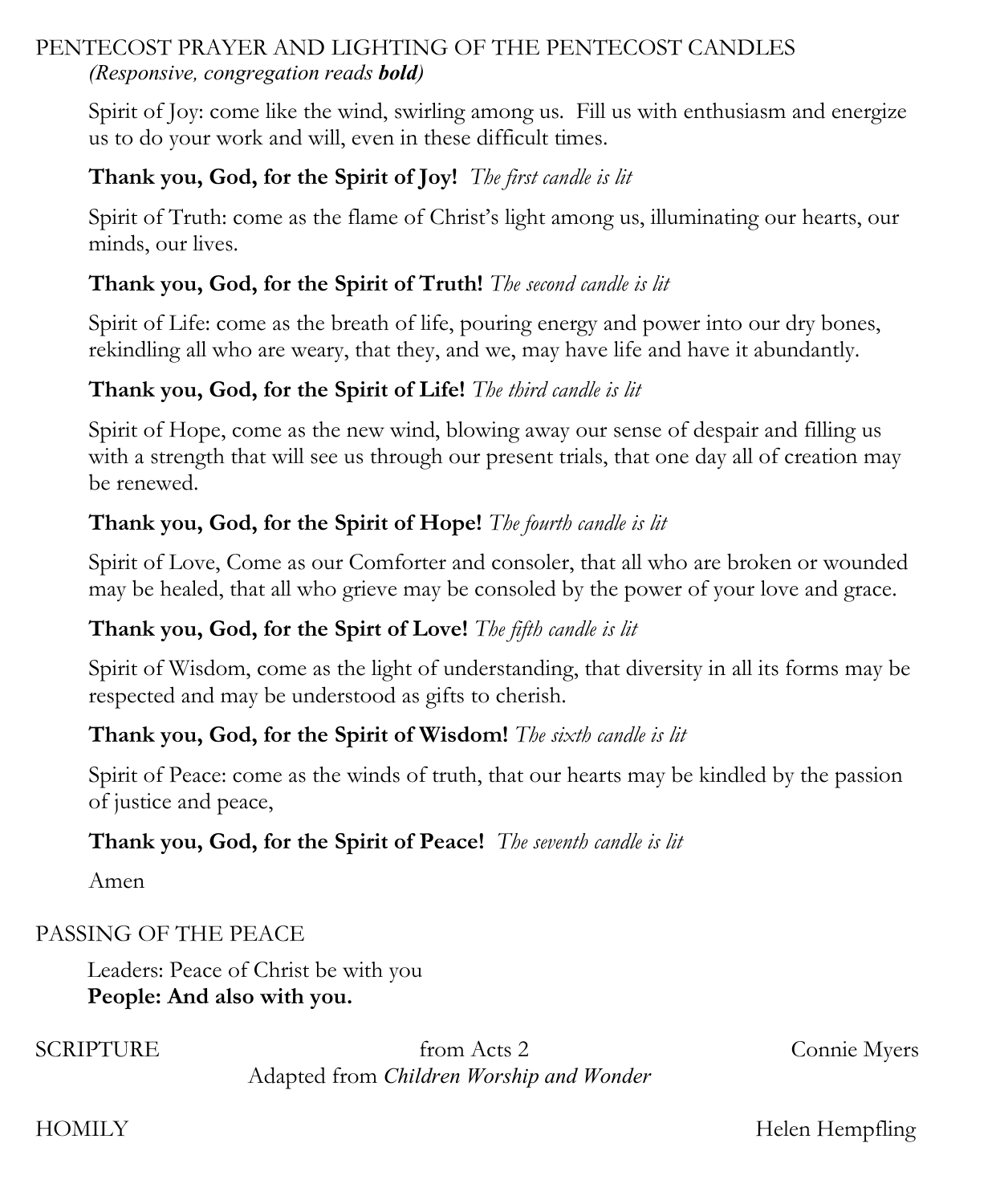INVITATION TO GIVING Pentecost Special Day Offering

*You are invited to offer your gift by mail, or in person. (see back page). The method of giving does not matter. It's the mission that makes a difference!*

Response of Praise Doxology

Prayer of Dedication for the Offering Bob Orr

#### THE LORD'S SUPPER

Invitation to the Table

Words of Institution

#### Prayer of Consecration for the Bread and Cup

*Please hold the communion elements in your hands during the communion solo. We will partake of them in unison following the solo.*

Communion Solo Holy Spirit Brian and Katie Torwalt

Gracie Walls, singer

#### **VERSE**

There's nothing worth more That will ever come close, nothing can compare You're our living hope Your presence Lord I've tasted and seen, of the sweetest of loves Where my heart becomes free And my shame is undone Your presence Lord **CHORUS** Holy Spirit, you are welcome here Come flood this place and fill the atmosphere Your Glory God is what our hearts long for To be overcome by your presence, Lord **BRIDGE** Let us become more aware of your presence Let us experience the Glory of Your Goodness

© Copyright 2011 Jesus Culture Music. All rights reserved. Used by permission. CCLI Song No. 6087919 Reprinted with permission under CCLI account #2795439

#### Partaking of the Bread and Cup

#### Prayer of Thanksgiving and Lord's Prayer

Our Father, who art in Heaven, hallowed be Thy name;

Thy Kingdom come, Thy will be done, on earth, as it is in heaven.

Give us this day our daily bread, and forgive us our sins/debts as we forgive those who sin against us/our debtors; And lead us not into temptation, but deliver us from evil.

For Thine is the kingdom, and the power, and the glory forever. Amen.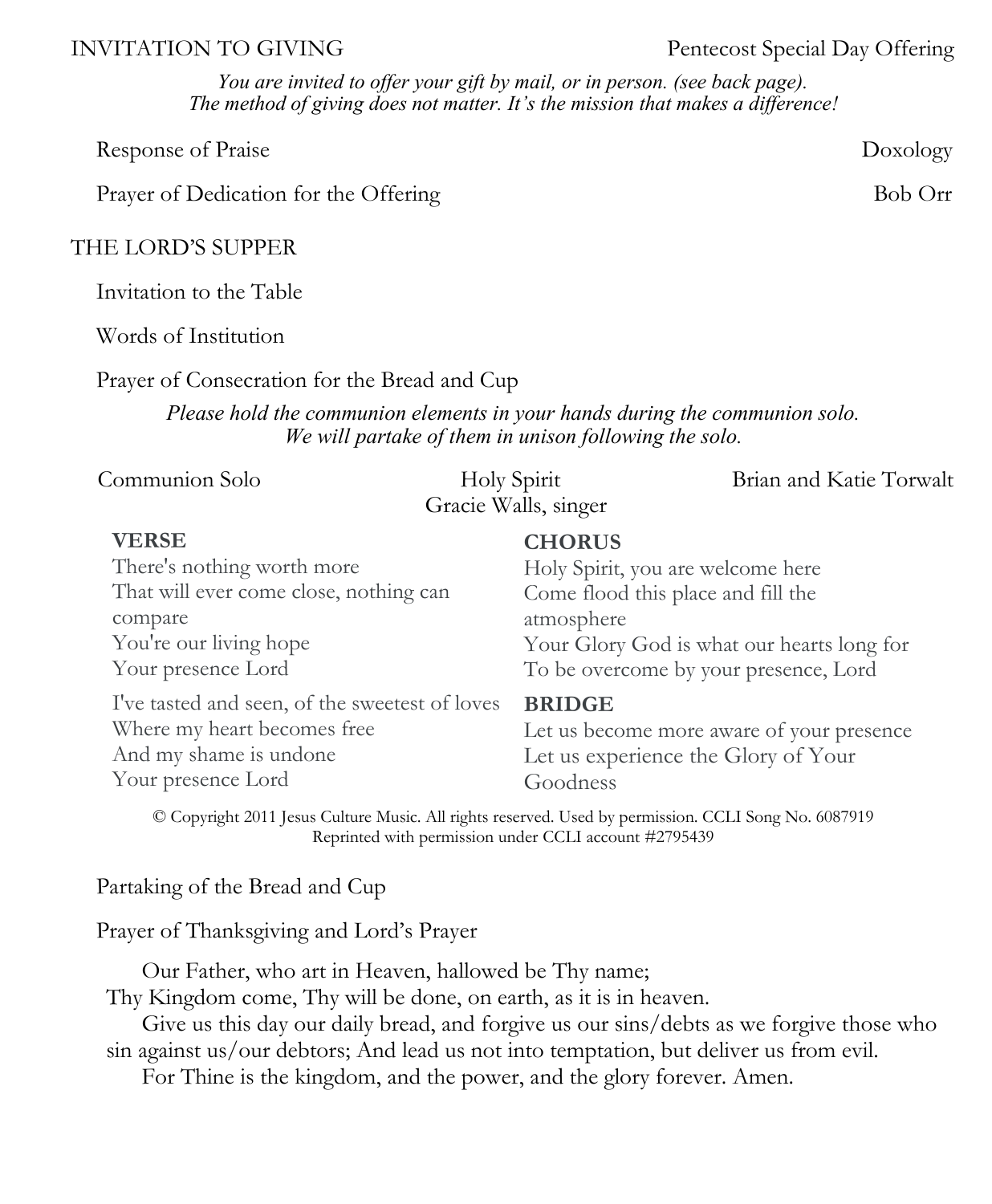CLOSING HYMN Filled with the Spirit's Power NATIONAL HYMN

Filled with the Spirit's power, with one accord the infant church confessed its risen Lord. O Holy Spirit, in the church today no less your power of fellowship display.

Now with the mind of Christ set us on fire, that unity may be our great desire. Give joy and peace, give faith to hear your call, And readiness in each to work for all.

Widen our love, good Spirit, to embrace with your compassion all the human race. Like wind and fire with life among us move, till we are known as Christ's and Christian prove. -J.R.Peacey, 1969

Words: © 1975 Hope Publishing Company. All rights reserved. Reprinted and broadcast under OneLicense #A-724866

## INVITATION TO COMMUNITY

## CHANGING OF THE PENTECOST FLAMES

## CHARGE AND BENEDICTION

POSTLUDE Prelude in C Major BWV 545 J.S. Bach (1685-1750) Jihye Choi, organist

*This service was pre-recorded in various segments to allow the worship leaders to strictly follow guidelines regarding social distancing.* 

> *"Permission to podcast / stream the music in this service obtained from ONE LICENSE with license #A-724866. All rights reserved."*